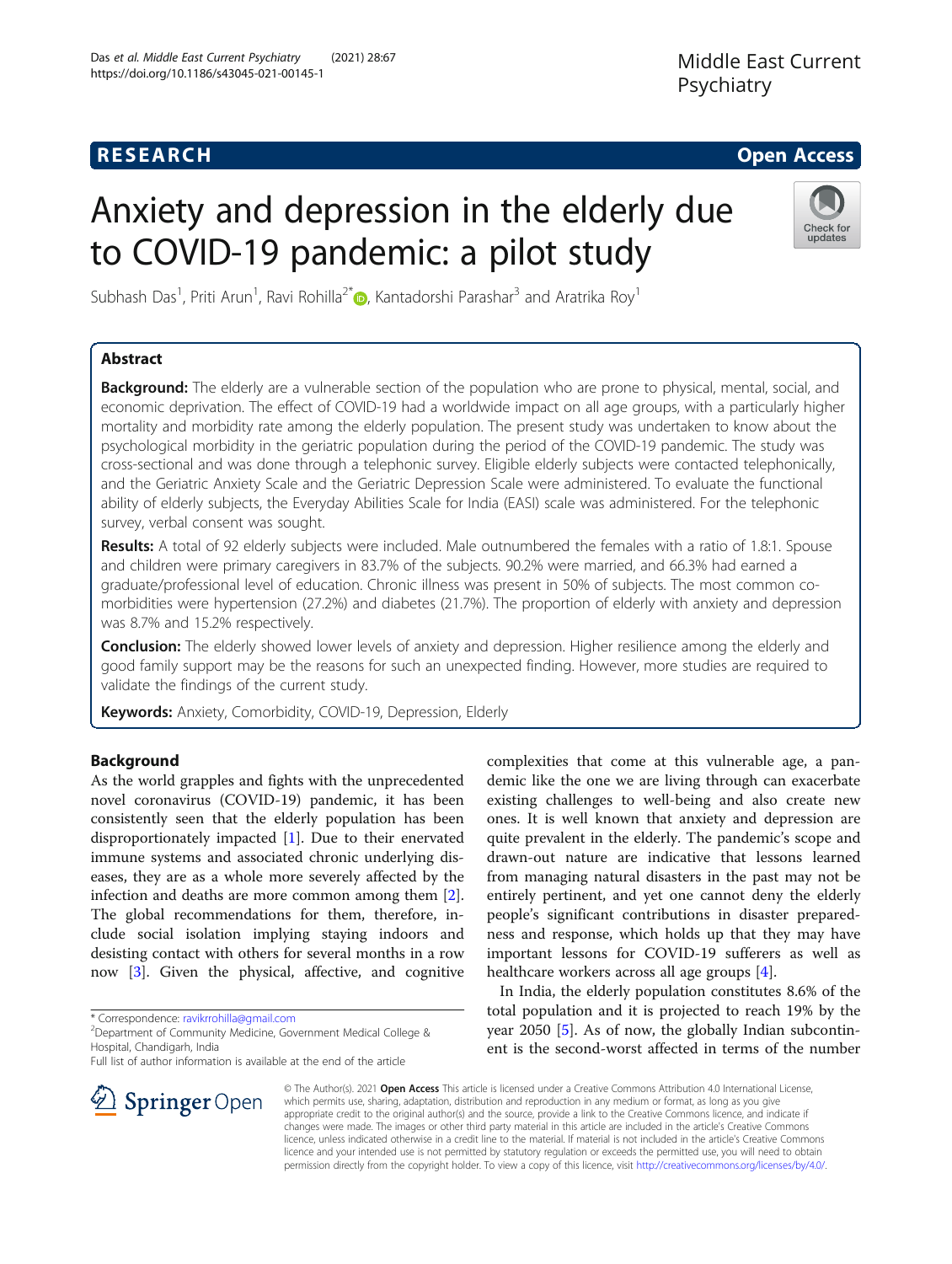of confirmed cases of the virus as of August 2021 [\[6](#page-4-0)]. Geriatric mental health has often been given a pass, and the difficulties of the elderly are dismissed as part of the normal aging process. In China, it was seen that the elderly population had lower levels of awareness and scanty access to error-free information about the outbreak of the pandemic which resulted in either excessive worrying or disregard to warnings [\[7](#page-4-0)]. Many who lived alone or did not have caregivers lost even their domestic help due to travel prohibitions or quarantine requirements [[7\]](#page-4-0). Loneliness is an actual risk factor to health and wellbeing, and elderly people are vulnerable to it even in the usual times, as social circles shrink with age due to declining and chronic health conditions, death of partners and friends, and thus they may have fewer closer relationships and more likely to live alone [\[3](#page-4-0), [8\]](#page-4-0). Imposed social isolation aggravates the loneliness of older people and disproportionately limits the daily interactions that would otherwise occur during grocery shopping, attending community activities, or at places of worship [\[3\]](#page-4-0).

Change in work structure, employment opportunities, and demographics have now left several elderly people to live by themselves while their children and grandchildren earn and reside in other cities or countries. This acute crisis holds important lessons for our understanding of social isolation, dynamics of societal ties in times of strain, loneliness, and how to formulate cost-effective management for the debilitating effects of the pandemic. The biological and psychosocial resilience manifested by the elderly additionally requires to be understood as a protective and preventive factor [\[4](#page-4-0)].

The fear of contracting the disease and losing loved ones is mental stress and anxiety which may perplex the already grim situation. The Ebola outbreak in Africa during 2014–2016 saw many people being affected by mental health issues [\[9](#page-4-0)]. Recent studies had pointed out a prevalence of 10.8% and 62.16% of anxiety disorders and depression in the elderly population in communitybased studies [[10,](#page-4-0) [11\]](#page-4-0).

The Government of India has also identified geriatric and pediatric mental health issues among its priority during the COVID-19 pandemic. Through the National Institute of Mental Health and Neurosciences (NIMH ANS), messages and educational material have been circulated which emphasizes points of spending time with family, spending more time on recreational activities during COVID-19, making some time for exercise like stretching, yoga, and walking indoors, connecting to loved ones near and dear, and cutting down on listening to grim news. These messages should be practiced along with advisory given by the government on handwashing and cough etiquettes [\[12](#page-4-0)]. The present study was conceived to see whether the COVID-19 pandemic causes anxiety and depression in the elderly.

## **Methods**

#### Participants

The current sample consisted of those who were aged 60 years and above, residing in two sectors of Chandigarh city which were randomly selected (sectors 61 and 37). Samples were randomly selected using a computergenerated random table. The inclusion criteria comprised those who were over 60 years and residing in Chandigarh for the past 1 year, who were willing to give consent, and whose Everyday Abilities Scale for India (EASI) score did not exceed "zero." This was done to exclude any individuals with a cognitive impairment like dementia and EASI can be used on caregivers/family members as an alternative to the instruments like Hindi Mental State Examination (HMSE) [[13\]](#page-4-0). Those found to be bedridden due to some severe physical illness, having difficulty in speaking and/or hearing, or receiving treatment for any psychiatric disorder in the past year were excluded from the study.

The sample size was calculated by taking prevalence of depression as  $62.16\%$  [[11\]](#page-4-0), precision as 5%, and 95% confidence interval. With a finite population size of 122 geriatric individuals residing in the study area, a sample of 92 individuals above the age of 60 years was calculated.

A total of 112 participants, in the range of 60 to 86 years, were telephonically contacted. Three of them did not give consent while three calls were not received (over three attempts made at the interval of 24 h). One record was excluded because the participant reported taking psychiatric consultation for depression over the past 1 year. Thirteen records were further excluded as their EASI score exceeded "zero." Ninety-two participants were finally incorporated in the study. The data was collected over 45 days, spread over May and June 2020.

### Procedure

The study was initiated after finalizing the list of individuals to be approached for the study, based on a computer-generated random table. Those aged 60 and above were then telephonically contacted and consent was sought. Participants were briefly explained the context and purpose of the present study and were informed that they would be free to decline or withdraw from the study at any point in time in the research. They were also assured regarding the confidentiality of their responses. Once verbal consent was obtained, they were asked if they had been seeking any sort of psychiatric consultation over the past year. Those who denied were further asked about the basic sociodemographic details and requested if speaking with their caregiver would be permitted. With their permission, their caregivers were approached and EASI was administered to know about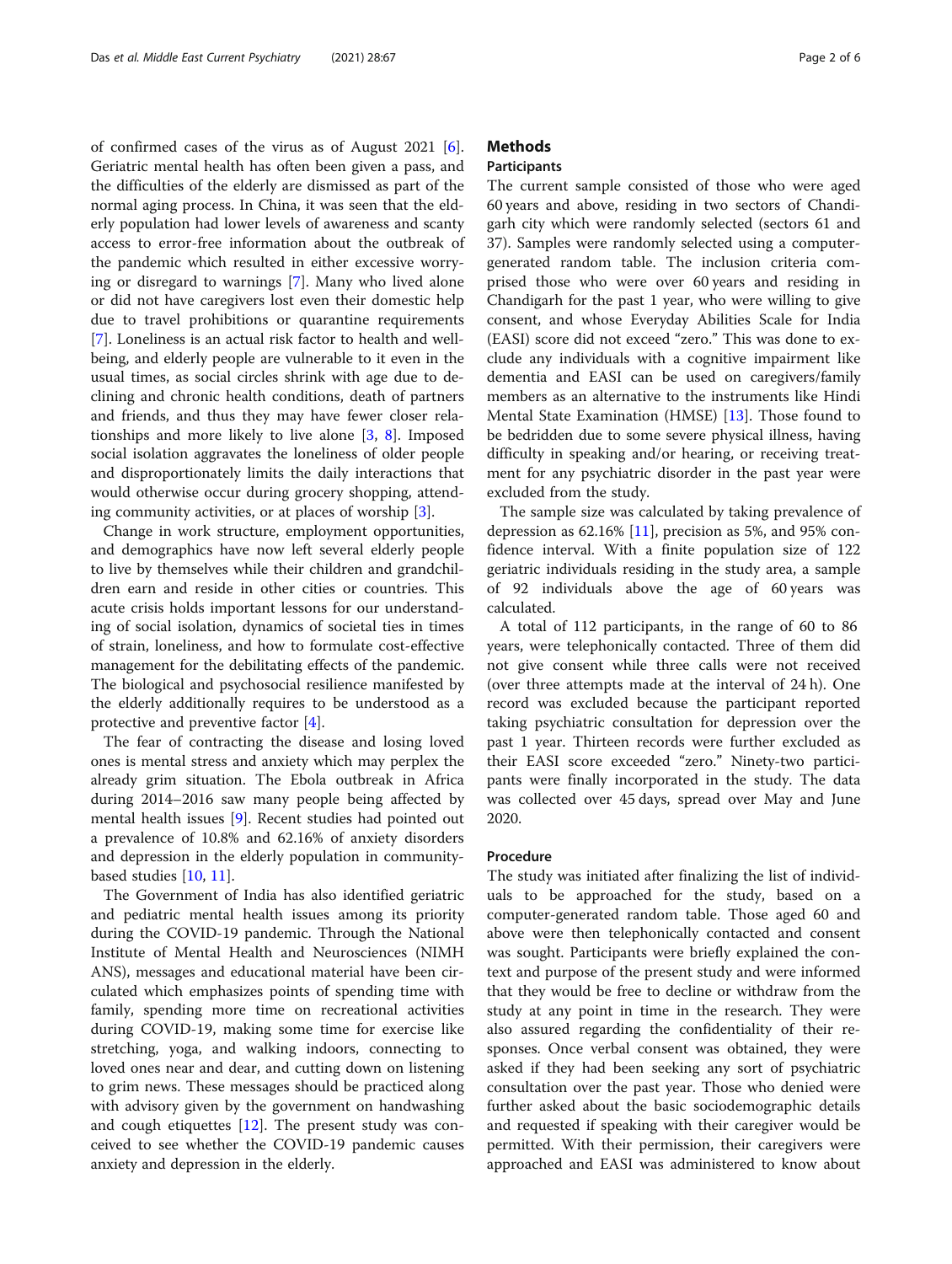the functional activity of the elderly resident as well as to screen for the presence of dementia-like illness. Those who scored "zero" on EASI were further included to administer the clinical datasheet and General Health Questionnaire-12 (GHQ-12) [[14](#page-5-0)]. Those scoring  $> 2$  on GHQ-12 were further administered the Geriatric Anxiety Inventory Hindi version (GAI) and Geriatric Depression Scale short version (GDS), and their responses were recorded. The average time taken for each call ranged between 15 and 20 min. Additionally, those scoring 1 or above on EASI or > 2 on GHQ were also guided to get in touch with the Department of Psychiatry for further evaluation.

The study was approved by the Institutional Ethics Committee and participants who had been found with psychiatric morbidity/illness were asked to undergo further evaluation.

#### Measurements

Sociodemographic details including age, gender, caregiver whereabouts, marital status, education, occupation, family income per month, religion, residence, family type, languages known, and presence of any chronic illness—its nature, duration, and ongoing medications were recorded.

The 12-item Everyday Abilities Scale for India (EASI-Hindi version as Hindi was local vernacular language) was administered to assess the participants' current dayto-day functional abilities and dementia-like illness [\[15](#page-5-0)]. Each question is answered as a Yes/No leading to a score of "one" where the subject is found to be facing difficulties in carrying out that particular function while a score of "zero" indicates adequate functioning. Higher EASI scores denote higher dysfunction.

The 12-item General Health Questionnaire (GHQ-12) was administered to screen for the presence of any of the common mental disorders besides assessing the overall psychological and psychiatric well-being of the participants. Each item is scored as either "zero" or one with the former indicating absence or usual amounts of the mental problem. A score of GHQ > 2 indicates the presence of psychological morbidity [[14\]](#page-5-0).

The Geriatric Anxiety Inventory Hindi version (GAI-Hindi) [[16](#page-5-0)] consisting of 20 items and Geriatric Depression Scale short version (GDS) [[17\]](#page-5-0) comprising 15 items was administered to assess the presence and severity of anxiety and depressive symptoms respectively among the elderly participants. The items of either scale are answered as a "Yes" or "No" with the former suggesting the presence of the symptom. A score of more than 8 on GAI-Hindi and 5 or more on GDS indicates the presence of anxiety and depression and needs evaluation [[16,](#page-5-0) [17\]](#page-5-0).

#### Statistical analysis

The collected data were analyzed using the SYSTAT software for Windows (version 13.2). Quantitative data were presented in terms of mean and standard deviation while qualitative data were presented as frequency and proportions. Association between qualitative variables was analyzed using the chi-square test. The strength of association of sociodemographic factors with anxiety and depression was measured in terms of the odds ratio. The point of statistical significance was considered when the *p* value was found out to be less than 0.05 ( $p < 0.05$ ).

#### Results

From the list of 112 subjects, 20 subjects could not be included for administering the questionnaire for a variety of reasons leaving a final sample of 92 geriatric patients. Males outnumbered the females with a ratio of 1.8:1. Three fourth of the subjects were in the age category of 60–70 years. The distribution of religion was Hindu (70.7%), Sikh (26.1%), and others (3.3%). In the present study, 15.2% had some sort of psychiatric morbidity as assessed by GHQ-12.

Patients who had chronic illnesses showed a 4.5 times greater chance of having psychological morbidity (GHQ > 2) (Table [1](#page-3-0)). Half (50%) of the subjects had one or more comorbidity, the most common being hypertension (27.2%) followed by diabetes (21.7%). Other comorbidities included arthritis (5.4%), cardiac illness (4.3%), and asthma (2.2%). In the majority of subjects, comorbidities were of more than 3 years duration (41/92, 44.6%).

On Geriatric Anxiety Scale, scores of more than 8 were present in 8/92 (8.7%) subjects whereas a score of 5 or more in GDS-15 was seen in 14/92 (15.2%) subjects. There was a poor correlation between GAI and GDS (r  $= 0.314$ , *p* value  $= 0.275$ ).

### **Discussion**

It is now widely known that elderly people and those with existing conditions like diabetes and hypertension are at high risk to develop severe COVID-19 infections; especially, the fatality is relatively more in the elderly [[18\]](#page-5-0). News like these get repeated quite often, which only adds to the anxiety of this group of the vulnerable population. Anticipating this, steps like social isolation, use of digital technology to take care of some of the needs (like banking and commerce), help through nongovernmental organizations, and telephone helplines have come into place to mitigate some of the problems of the elderly [[19\]](#page-5-0). However, the resilience of the elderly during these trying times has also been reported, with studies pointing out that the elderly somehow have a better mental health outcome in comparison to the younger population [\[20](#page-5-0)]. The present study explored the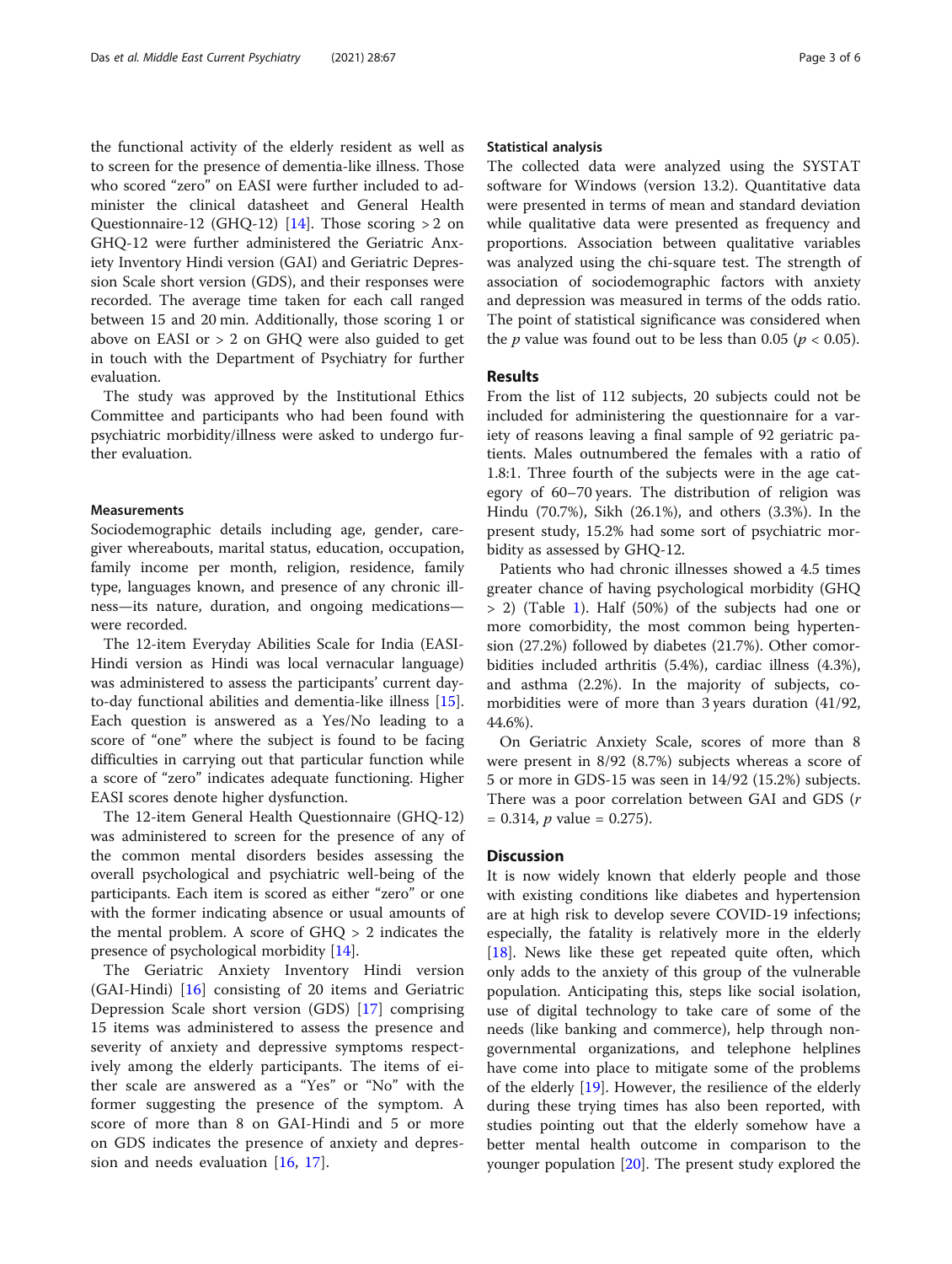| Variable        | <b>Categories</b>         | Frequency (%) | Odds ratio (95% C.I.)     | p value  |
|-----------------|---------------------------|---------------|---------------------------|----------|
| Age             | 60-70 years               | 69 (75%)      | Reference                 | 0.102    |
|                 | 70 years and above        | 23 (25%)      | 2.691 (0.821-8.821)       |          |
| Gender          | Male                      | 59 (64.1%)    | Reference                 | 0.231    |
|                 | Female                    | 33 (35.9%)    | 0.436 (0.112-1.693)       |          |
| Caregiver       | Self                      | 15 (16.3%)    | Reference                 |          |
|                 | Spouse                    | 70 (76.1%)    | 3.19 (0.38-26.50)         | 0.282    |
|                 | Children                  | 7(7.6%)       | 0.00                      | 0.999    |
| Marital status  | Married                   | 83 (90.2%)    | Reference                 |          |
|                 | Widowed                   | $9(9.8\%)$    | $0.673(0.078 - 5.84)$     | 0.720    |
| Education       | Below matric              | 20 (21.8%)    | Reference                 |          |
|                 | Intermediate              | 11 (12.0%)    | 2.125 (0.349-12.95)       | 0.414    |
|                 | Graduate                  | 50 (54.3%)    | $0.493(0.10 - 2.43)$      | 0.385    |
|                 | Professional              | 11 (12.0%)    | 3.238 (0.57-18.38)        | 0.185    |
| Occupation      | Professional/own business | 7(7.6%)       | Reference                 |          |
|                 | Retired                   | 66 (71.7%)    | $0.211(0.040 - 1.10)$     | 0.065    |
|                 | Homemaker                 | 19 (20.7%)    | $0.157(0.019 - 1.274)$    | 0.083    |
| Family income   | 10 k-20 k                 | 26 (28.3%)    | Reference                 |          |
|                 | 20 k-30 k                 | 43 (46.7%)    | 2.333 (0.446-12.20)       | 0.315    |
|                 | > 30k                     | 23 (25%)      | 3.333 (0.579-19.18)       | 0.178    |
| Family type     | Nuclear                   | 81 (88%)      | $0.783$ $(0.150 - 4.076)$ | 0.771    |
|                 | Extended/joint            | 11 (12%)      | Reference                 |          |
| Chronic illness | Present                   | 46 (50%)      | 4.505 (1.165-17.42)       | $0.029*$ |
|                 | Absent                    | 46 (50%)      | Reference                 |          |

<span id="page-3-0"></span>Table 1 Demographic characteristics of the geriatric sample and univariate analysis with odds ratio (95% C.I) for psychiatric morbidity (GHQ > 2)

\*Statistically significant ( $p < 0.05$ )

prevalence of anxiety and depression among the elderly population in an urban region due to COVID-19.

Among the study participants, 75% of the participants were in the age group of 60–70 years, and majority of the participants were male and were married; most of them were in a nuclear family, were retired, and had a graduation degree. Family income was in the range of rupees 20,000–30,000 per month in about 47% of the participants. Univariate analysis done in the study population which was divided into various sub-groups did not reveal any significant difference among them in terms of developing psychological distress.

Half of the study population also had chronic illnesses like diabetes and hypertension. Univariate analysis showed that those who had comorbid physical illness had 4.5 times the risk of having psychological problems. This is quite understandable as people with physical illness are vulnerable to have mental illness [\[21\]](#page-5-0), and this stands true for the elderly population as well. The severity of COVID-19 in the elderly and those with chronic illnesses like hypertension and diabetes is more [\[18](#page-5-0)], and the knowledgeable elderly population is aware of this. So

this itself may result in apprehension, stress, and depressive cognition in the elderly population of this study.

In an online survey done among the elderly in Greece, moderate to severe depressive symptoms (81.6%), anxiety (84.5%), and disrupted sleep (37.9%) were reported [[22\]](#page-5-0). Another study conducted pan India in 64 cities found mild and moderate psychological impact in 15.0% and 5.5% respectively. The severe psychological impact was reported in 12.7% of subjects [[23\]](#page-5-0). This study also found that higher age was associated with lesser psychological impact. The current study found psychiatric morbidity of 15.2% which is comparable to the above study. A lower prevalence among the elderly could be due to higher resilience and coping mechanism as already stated in previous studies [[20](#page-5-0)] .

Our study had shown that with the presence of chronic illnesses such as hypertension and diabetes, there were significantly higher odds of psychiatric morbidity. Varshney et al. also had a similar finding from their online study of 653 subjects [\[23\]](#page-5-0). The presence of physical morbidity such as diabetes, smoking, hypertension, frailty, and obesity has already been associated with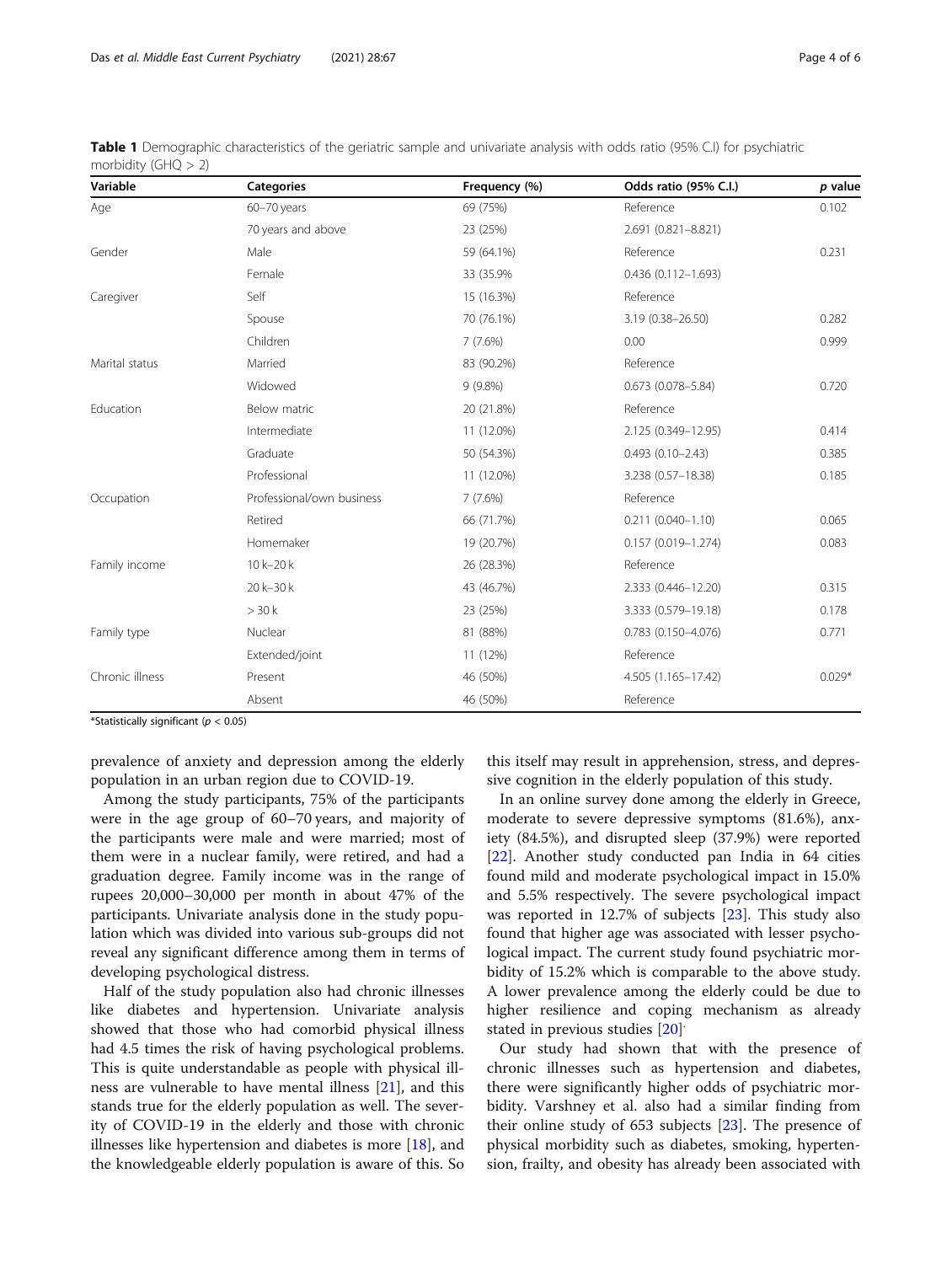<span id="page-4-0"></span>higher mortality among COVID-19 patients which may explain the higher odds of psychiatric morbidity also.

Regarding anxiety among geriatric subjects, a study in Turkey found severe anxiety levels regarding individuals in their families (14.1%), their social life (10.1%), and their economic status (19.7%) [[24\]](#page-5-0). A study done in Kerala state using GAS-30 found 37.9% and 22.6% anxiety levels using cutoff levels of 8/9 and 16 [\[25](#page-5-0)]. Another study done in Iran had found higher levels of anxiety in the geriatric population with 60% and 46.6% reported symptoms of anxiety and depression on the GAS-10 and GDS-15 scale [\[26](#page-5-0)]. Lower levels of anxiety in the current study could be explained through protective factors such as the presence of caregiver support (spouse and children, 83.7%), being married (90.2%), good education level (> 2/3rd graduate/professional), and an income > 20,000 INR (71.7%) with depressive symptoms present in 15.2% of the geriatric population in the current study.

The study had some limitations which included a small sample size. Other limitations included response bias as this was a telephonic data collection. Also, the study was questionnaire-based and reasons for anxiety and depression were not enquired.

### Conclusions

The present study found lower levels of anxiety and depressive symptoms among the geriatric population due to COVID-19 as compared to populations in other parts of the world which may be attributable to higher resilience. The presence of co-morbidity was significantly associated with psychological morbidity. More studies may be conducted to reflect the psychological situation of the geriatric population to validate the findings of the study.

#### Abbreviations

COVID-19: Coronavirus disease 2019; EASI: Everyday abilities scale for India; GAI: Geriatric Anxiety Inventory; GDS: Geriatric Depression Scale short version; GHQ-12: General Health Questionnaire 12; HMS: Hindi Mental State Examination; NIMHANS: National Institute of Mental Health and Neurosciences

#### Acknowledgements

The authors would like to thank and remember Late Prof. Bir Singh Chavan, Ex-Director Principal, Government Medical College & Hospital, Chandigarh, India, for his motivation and support for the conduct of this study.

#### Authors' contributions

SD and PA conceived the idea of this study. KP and AR collected the data and RR analyzed the data. SD, KP, and RR wrote the first draft of the manuscript. All authors reviewed and edited the manuscript and approved the final version of this review article. SD and PA were responsible for the overall supervision of this project.

#### Funding

This research did not receive any funding from any source.

#### Availability of data and materials

All the data and materials relevant to this study are available with the corresponding author, and anonymized data can be made available at a reasonable request.

#### **Declarations**

#### Ethics approval and consent to participate

Approved by Institutional Ethics Committee, Govt. Medical College & Hospital, Chandigarh (Ref No GMCH/IEC/2020/316/69). All procedures were conducted following the ethical guidelines outlined in the Declaration of Helsinki and its amendments. After explaining the objectives of the study and confirming confidentiality, informed written consent was obtained from all participants.

#### Consent for publication

Not applicable.

#### Competing interests

The authors declare that they have no competing interests.

#### Author details

<sup>1</sup>Department of Psychiatry, Government Medical College & Hospital Chandigarh, India. <sup>2</sup> Department of Community Medicine, Government Medical College & Hospital, Chandigarh, India. <sup>3</sup>Ashadeep Mental Health Society, Guwahati, Assam, India.

#### Received: 12 August 2021 Accepted: 21 September 2021 Published online: 06 October 2021

#### References

- 1. Applegate WB, Ouslander JG (2020) COVID-19 presents high risk to older persons. J Am Geriatr Soc. 68(4):681. <https://doi.org/10.1111/jgs.16426>
- 2. Meng H, Xu Y, Dai J, Zhang Y, Liu B, Yang H (2020) Analyze the psychological impact of COVID-19 among the elderly population in China and make corresponding suggestions. Psychiatry Res. 289:112983. [https://](https://doi.org/10.1016/j.psychres.2020.112983) [doi.org/10.1016/j.psychres.2020.112983](https://doi.org/10.1016/j.psychres.2020.112983)
- 3. Brooke J, Jackson D (2020) Older people and COVID-19: isolation, risk and ageism. J Clin Nurs. 29(13-14):2044–2046. <https://doi.org/10.1111/jocn.15274>
- Vahia IV, Blazer DG, Smith GS, Karp JF, Steffens DC, Forester BP, Tampi R, Agronin M, Jeste DV, Reynolds CF III (2020) COVID-19, mental health and aging: a need for new knowledge to bridge science and service. Am J Geriatr Psychiatry. 28(7):695–697. <https://doi.org/10.1016/j.jagp.2020.03.007>
- 5. World Health Organization (WHO). Mental health [Internet]. Geneva: World Health Organization; [cited on 2021 September 9]. Available from: [https://](https://www.who.int/health-topics/mental-health#tab=tab_1) [www.who.int/health-topics/mental-health#tab=tab\\_1.](https://www.who.int/health-topics/mental-health#tab=tab_1)
- 6. World Health Organization (WHO). WHO Coronavirus (COVID-19) Dashboard. Geneva: World Health Organization; [cited on 2021 September 9]. Available from: <https://covid19.who.int/>.
- 7. Wang H, Li T, Gauthier S, Yu E, Tang Y, Barbarino P, Yu X (2020) Coronavirus epidemic and geriatric mental healthcare in China: how a coordinated response by professional organizations helped older adults during an unprecedented crisis. Int Psychogeriatrics. 32(10):1117–1120. [https://doi.](https://doi.org/10.1017/S1041610220000551) [org/10.1017/S1041610220000551](https://doi.org/10.1017/S1041610220000551)
- 8. Victor CR, Bowling A (2012) A longitudinal analysis of loneliness among older people in Great Britain. J Psychol. 146(3):313–331. [https://doi.org/10.1](https://doi.org/10.1080/00223980.2011.609572) [080/00223980.2011.609572](https://doi.org/10.1080/00223980.2011.609572)
- 9. Jalloh MF, Li W, Bunnell RE, Ethier KA, O'Leary A, Hageman KM, Sengeh P, Jalloh MB, Morgan O, Hersey S, Marston BJ, Dafae F, Redd JT (2018) Impact of Ebola experiences and risk perceptions on mental health in Sierra Leone, July 2015. BMJ Glob Heal. 3(2):e000471. [https://doi.org/10.1136/bmjgh-2017-](https://doi.org/10.1136/bmjgh-2017-000471) [000471](https://doi.org/10.1136/bmjgh-2017-000471)
- 10. Subramanyam AA, Kedare J, Singh OP, Pinto C (2018) Clinical practice guidelines for geriatric anxiety disorders. Indian J Psychiatry. 60(Suppl 3): S371–S382. <https://doi.org/10.4103/0019-5545.224476>
- 11. Grover S, Malhotra N (2015) Depression in elderly: a review of Indian research. J Geriatr Ment Heal. 2(1):4–15. [https://doi.org/10.4103/2348-9995.1](https://doi.org/10.4103/2348-9995.161376) [61376](https://doi.org/10.4103/2348-9995.161376)
- 12. Ministry of health and family welfare, Government of India (MoHFW). Taking care of mental health elderly during COVID-19 [Internet]. New Delhi: Ministry of health and family welfare; [cited on 2021 September 9]. Available at: <https://www.mohfw.gov.in/pdf/mentalhealthelderly.pdf>.
- 13. Raina SK, Chander V, Raina S, Kumar D (2016) Feasibility of using everyday abilities scale of India as an alternative to mental state examination as a screen in two-phase survey estimating the prevalence of dementia is largely